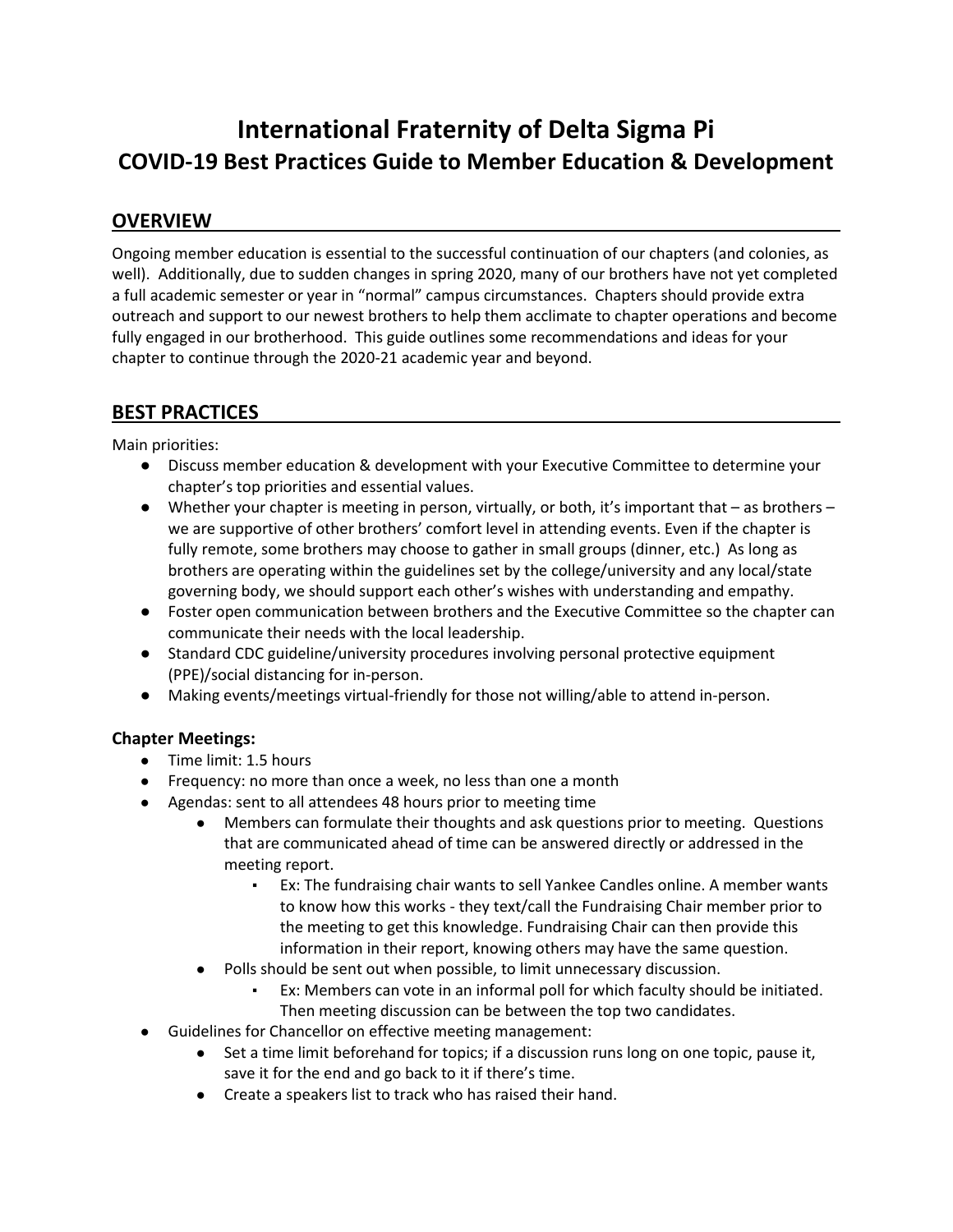- It's ok to skip people who've already talked in order to hear from someone that hasn't said anything yet.
- Designate someone else to manage the online platform (let people in from the waiting room, answer questions in the chat, etc.) so Chancellor can run the meeting.
- Encourage (require, if feasible) members to have their video/screens on for accountability purposes. For fun, you can encourage brothers with themes for each meeting, such as wearing letters, school spirit attire, funny hats, beach attire, etc.
- Have members mute themselves unless they're talking to limit background distractions.
- Rely on committees / task groups! Have people passionate about that topic discuss it, then bring back their main points to the whole chapter for discussion. This will help brothers get involved in something and limit full-chapter discussion.
- Allow for a virtual option, even if meeting in person, to satisfy all individual comfort levels.
- Send a Robert's Rules of Order virtual format to all members and ensure it's linked in the Chancellor's transition documents.
	- [https://robertsrules.com](https://robertsrules.com/)
	- [Sample Rules for Electronic Meetings](https://robertsrules.com/pdfs/electronic-meeting-sample-rules.pdf)
	- [Pandemic-Related Official Interpretations](https://robertsrules.com/interp_list.html#2020_1) (2020-1, 2020-2, 2020-3)
- Use [MemberPlanet](http://deltasigmapi.memberplanet.com/) tutorials [\(YouTube channel w/ plenty of videos\)](https://www.youtube.com/channel/UCQpx7kBrCBNeOMtxZ8eB6Ww)
- Consider ending meetings with a brief "brotherhood session" where attendees are broken into randomly-assigned small groups to chat informally or answer networking questions, such as "how was your weekend?" or "if you could be any animal, what would you be and why?"

#### **Executive Committee Meetings:**

- Time: 1 hour
- Frequency limit: no more than once a week, no less than once a month; may be possible to meet less frequently if other committees are meeting regularly.
- President to still follow Robert's Rules of Order, even in virtual meetings (links above).

## **Officer Transitions:**

- Set up a generic officer email for each position, such as ThetaThetaSVP@gmail.com. The Chapter President and Vice President-Chapter Operations should have passwords to these accounts so no email account is ever "lost." (Please note this email address should not be linked to a person's profile provided to the National Fraternity. Do not update any officer's email address to this generic email account.) Email presenters, potential pledges, etc. from this email and use it as an archive.
	- $\circ$  Find a centralized file storage such as the Hub Document Library with helpful tools and links for the future officers in this position.
	- $\circ$  Review past form submissions of events in the Hub Forms Module. This will provide future officers with information on what worked, what didn't, and how it could be improved.
- Schedule a formal call/meeting between all old and new officers
	- $\circ$  Discuss what each officer position is responsible for, to avoid overlap and to remind people of their responsibilities.
	- $\circ$  Discuss the overarching responsibilities of all officers: role models, go to events, attend executive committee meetings, former officers continuing to help transition new officers.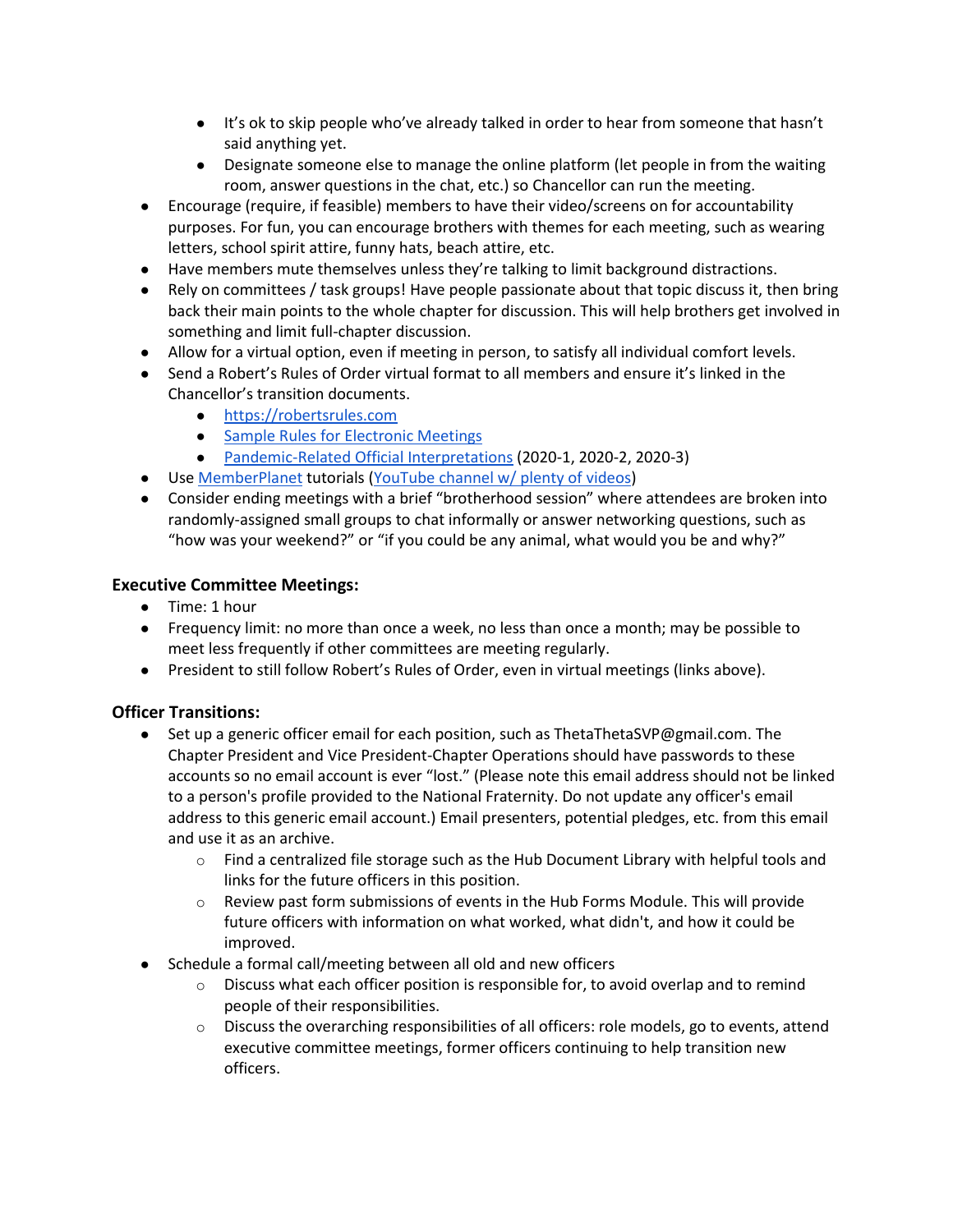$\circ$  Split off into smaller one-on-ones to go into deeper depth of what each position does. Have old officer, new officer, and President or VPCO join each meeting.

## **ADDITIONAL IDEAS**

#### **Virtual Event Ideas:**

- Utilize social media to share ideas with other chapters
	- Delta Sigma Pi Facebook Page[: https://www.facebook.com/DeltaSigmaPi/](https://www.facebook.com/DeltaSigmaPi/)
	- Delta Sigma Pi LinkedIn Group:<https://www.linkedin.com/groups/1224387/>
- **Brotherhood Events** 
	- Virtual social hour
	- Netflix watch party
	- Jackbox / Houseparty Games
	- Mental Health check-ins (small group conversations to get brothers and pledges interacting together with people they may not know well)
	- Brotherhood one-on-ones
	- Trivia night
- Professional Events
	- Ask brothers to submit topic or career path ideas
	- Use LinkedIn and alumni networks to identify speakers on specific topics
	- Contact local alumni chapters for potential speakers
	- Faculty brothers or dean of business
	- Your university career services
	- Partner with school of business faculty to host external speakers on topics of interest to faculty for other students
- **Community Service** 
	- List of charities/organizations and brothers could seek (or make) donations
	- Sending wish list items to Ronald McDonald House
	- Park or highway clean-up (with social distancing)
	- Donation drives where things are dropped off, sanitized, then donated
	- Hospitals have online cards you can send to kids on holidays
	- Letters/pen pals with elderly in care centers
	- Collect and mail in pop tabs to Ronald McDonald House
	- Letters/care packages for soldiers overseas
- **Deltasig Faculty Events** 
	- Create cards/emails/videos to send to faculty
	- Order treats/flowers online to send to them
	- Do an outside, social distancing flash mob with signs for them
- **Fundraising Events** 
	- Host a trivia night for school of business, charge each team and offer a prize to the winner.
	- Collect donations from local businesses (gift cards, merchandise, etc.) to create gift baskets; host online silent auction for faculty to bid on baskets.